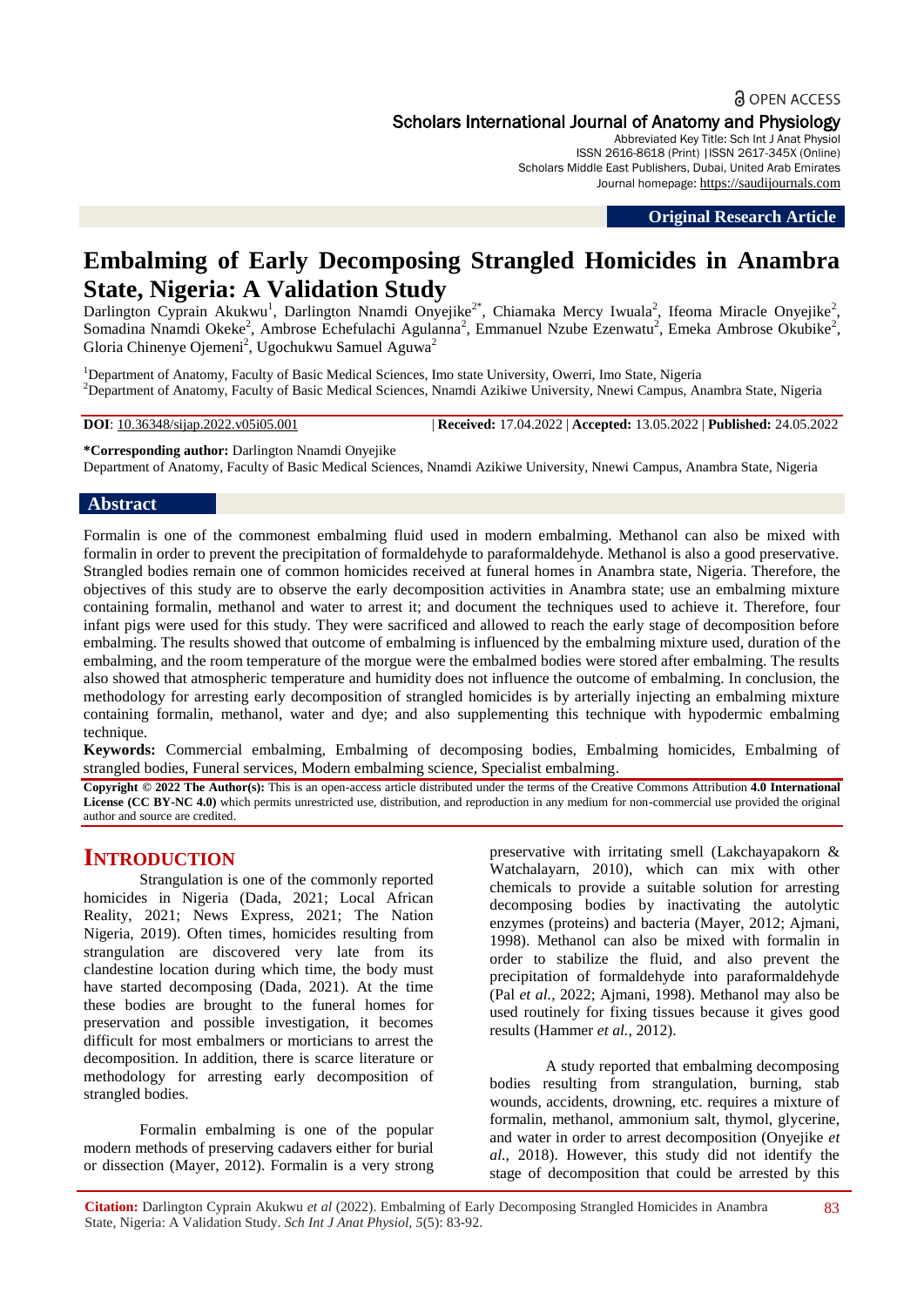mixture, and did not provide an experimental account of the procedures required to achieve a successful outcome. Therefore, this study was aimed at carrying out a validity test on the efficacy of an embalming mixture containing formalin, methanol, and water on strangled early decomposing bodies using porcine models (*Sus scrofa domestica*).

# **METHODS**

# **Ethical approval**

The ethical approval was obtained from the ethical committee, Faculty of Basic Medical Science, College of Health, Nnamdi Azikiwe University, Nnewi Campus.

# **MATERIALS**

The materials used for the study include 40% formalin, 10% methanol, water, embalming gravity tank, dissecting kit, surgical gloves, steel tape, digital thermo-hygrometer, Generic digital pH and chemical tester, digital thermometer, suturing needles, 10mL and 20mL syringes, boots, cotton wool, weighing scale, methylated spirit, nose-mask, and digital camera.

#### **Location of the study**

This study was carried out at the Gross Anatomy laboratory of the Department of Anatomy, Nnamdi Azikiwe University, Nnewi campus, Nigeria.

#### **Experimental animals**

The experimental animals used for the study were four (two males and two females) infant domestic pigs (*Sus scrofa domestica*) because of the ethical issues related to the mode of death of the animals. The animals were procured from a pig farm located very close to the study location. Animals were in healthy condition.

### **Experimental procedure**

This study design was a single-case experimental study design. The concept used for the research procedure was formulated by the researchers. Data on the observable decomposition changes of the animals were collected by the researchers. The perimortem and post-mortem body temperatures of the pigs were documented.

Animals were sacrificed by strangulation. Animal death was confirmed when no heart beat was recorded using stethoscope and when there was no pupillary reflex. The exact time of death was recorded. Early visible signs of decomposition (algor mortis, rigor mortis, pallor mortis, livor mortis) were monitored for eight hours. The choice of this timeline is because it is the usual timeline for reporting and delivering strangled homicides to funeral homes in Anambra state. It is also the timeline for early decomposition as indicated by a study on decomposition timeline in this region (Onyejike *et al.*, 2021). After eight hours, the animals were embalmed via cervical arterial embalming and

hypodermic embalming methods. Embalming activities were completed when all the body parts were completely fixed. Animals were re-embalmed fourth day and seventh day.

The atmospheric temperature, room temperature, and humidity were recorded from the time of death till the last day of the study. The post embalmment changes were monitored morning, afternoon and night for two weeks and subsequently monitored morning and night till the end of the study. The body structures that were completely fixed where scored whereas the body parts not fixed were not scored.

#### **Method of data collection for daily climate readings**

The thermo-hygrometer was placed on the slabs of the dissecting room and the wire extended outside the room via its window. The time was set on the equipment to GMT  $(+1)$  to ensure accuracy in documenting the readings. The lowest atmospheric temperature of the day was recorded between 3am and 7am; and the highest atmospheric temperature of the day recorded between 11am and 3pm. The lowest humidity of the day was recorded between 11am and 3pm; and the highest humidity of the day recorded between 3am and 7am.

#### **Method of embalming**

The methanol, water and formaldehyde were measured using a measuring cylinder each 1000ml. This means that the embalming mixture used contained 20% formalin and 5% methanol. Water was first measured, and this was followed by the measurement of formalin and methanol. Methanol was measured last because of its high evaporation property.

Single point method of arterial embalming technique was first used via the internal carotid artery (on the neck); and was supplemented by hypodermic embalming technique in order to ensure that the embalming fluid circulated to all the body parts affected by the stab wounds. Later, when fungi were found on the animals, thymol crystals were crushed and added to the mixture then "sprayed" on the animals. The thymol crystals were stirred sparingly until it completely dissolved in the mixture.

#### **Scoring Method**

The researchers developed a scoring method for the completely fixed parts of the carrions postembalming. The completely fixed parts were scored '1', whereas the unfixed parts were either scored '0' or not scored at all. The head and neck body structures that were scored are crown, two ears, two eyes, oral region, snout, dorsal aspect of the neck and ventral aspect of the neck. The body structures of the trunk that were scored are tail, umbilical region, thorax, dorsal aspect of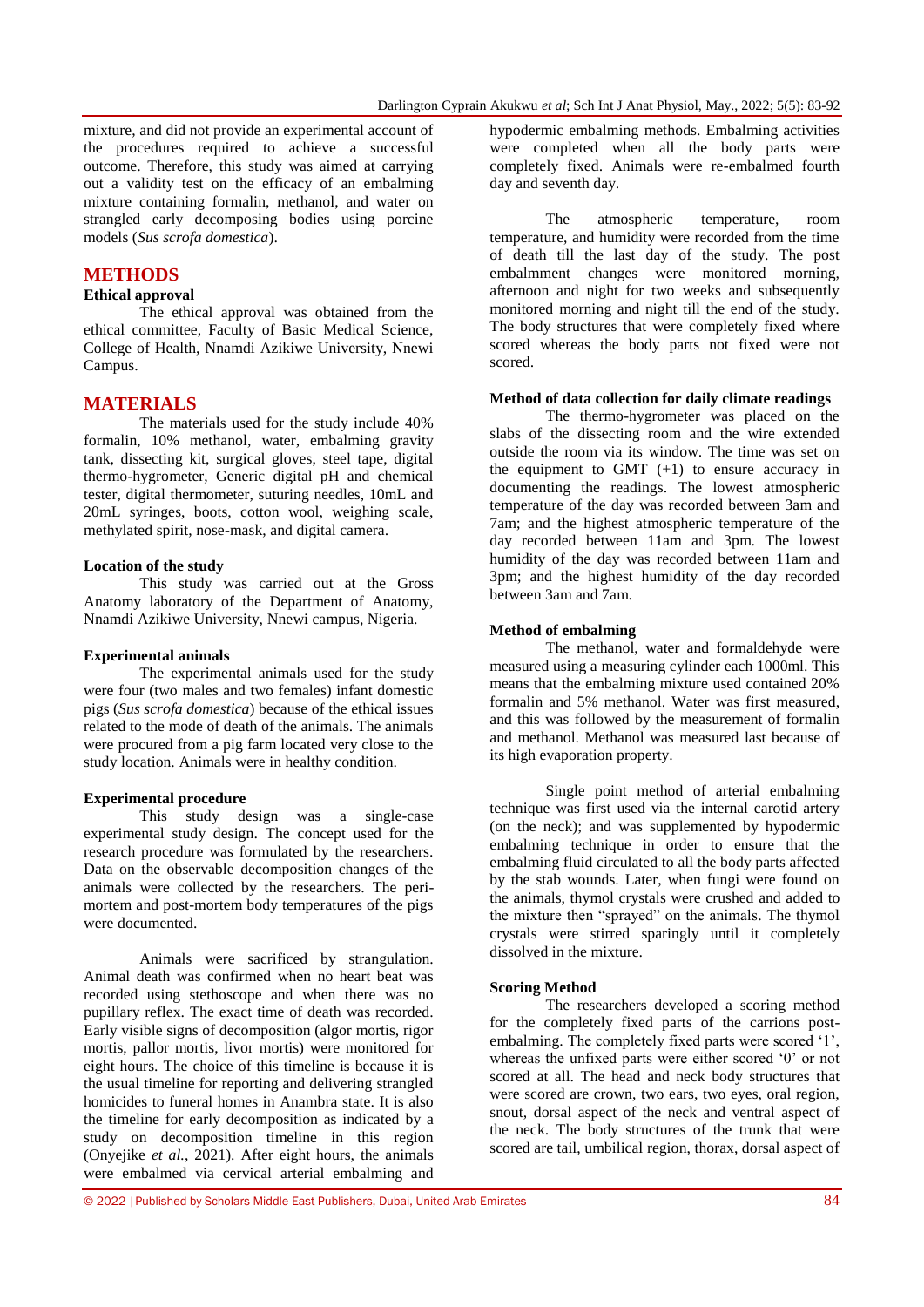the trunk and the anorectal region. The four limbs were scored individually.

#### **Experimental precautions**

Animals were procured from a farm close to the research facility in order to ensure that there was no change in body thermal condition. Animals were procured very early in the morning between 5am and 6am, and allowed to rest and acclimatize for a period of one hour before sacrifice.

The study avoided parallax error when reading the animal weight on the analogue weighing scale. The thermometer was cleaned with cotton wool and methylated spirit, and dried after every rectal reading to ensure accuracy in data collection.

#### **Statistical analysis**

The statistical tool used for this study was SPSS IBM series version 25. The data were descriptively and inferentially analyzed and represented in tables. Pearson correlation was used to test the relationship between outcome of embalmment (represented as body scores – TBS) and embalming fluid (represented as volume of embalming fluid – VEF).

#### **Duration of research**

This study lasted for a period of 42 days (from April 2021 to May 2021).

# **RESULTS AND DISCUSSION**

# **Body statistics of experimental animals**

Result obtained from the peri-mortem body statistics of the animals showed that the animals were infants (about six weeks old). The body temperatures of the animals were at optimal levels (Table 1). The body weight of some of one of the animals slightly decreased after eight hours (Table 2). The body weights of all the animals significantly decreased after 42 days (Table 2). This decrease is the resultant effect of formalin leading to mummification of the animals. This is corroborated by a report which noted that 5% and 10% formalinembalmed pigs mummify at a quick rate (Keaton, 2012).

### **Visible post-embalming changes**

The first sign of decomposition was algor mortis which started 10 minutes after death (Table 3). This was accompanied by discharge of fluid from the anus. Algor mortis was immediately followed by pallor mortis which started 20 minutes after death. Rigor and livor mortises subsequently followed after 30 minutes after death (Table 3; Figure 1). The speedy rate at which algor mortis started and progressed suggests that the strangulation process enhanced the decomposition rate of the animals. This is because a study by Hanna & Moyce (2008) noted that mode of death (such as

strangulation) is a factor that accelerates the rate of decomposition.

Other visible post mortem changes observed on the animals within the first eight hours before embalming includes discharge of faecal matter from the anus, discharge of fluid from the oral cavity, putrid odour, and bloating of the trunk (Table 4). This means that the animals reached the early bloat stage of decomposition before they were embalmed. This is because several studies have noted that these visible changes observed in this study are notable signs of fresh stage and early bloat stages of decomposition in the temperate region (Obun *et al.*, 2020; Marais-Werner *et al.*, 2018; Hyde *et al.*, 2013; Biswas, 2012; Megyesi *et al.*, 2005).

After embalming, decomposition gradually slowed down from the second day. By the fourth day, all the animals were still decomposing (Table 5; Figure 2), and this was also manifested in the body scores of the animals (Table 9). By the sixth day, one of the animals was completely fixed and mummified; whereas the other animals became completely fixed and mummified by the eighth day (Table 6; Figure 3). All the animals remained mummified till the last day of the study (Table 7; Figure 4). These post-embalming changes indicate that decomposition gradually slowed down from the second day till the last day of the until all the animals mummified. This validates the potency of the methodology used to embalm the animals. Formalin and methanol have been reported to be effective preservatives which prevent decomposition (Brenner, 2014). In addition, formalin has been reported to dry and mummify carcasses (Keaton, 2012), and prevent microorganisms and arthropods when used for embalming (Richins *et al.*, 1963).

#### **Relationship between the outcome of embalming and independent variables**

The dependent variable for this study is the outcome of embalming. The independent variables for this study are the factors that could influence the rate of decomposition which in turn could affect the outcome of embalming. The independent variables include room temperature, humidity, atmospheric temperature, volume of embalming fluid and duration after embalming (Table 8). Pearson correlation analysis showed that there was a statistically significant moderate positive correlation ( $r = .546$ ,  $n = 42$ ,  $p =$ .001) between outcome of embalming and duration of embalming; a statistically significant moderate negative correlation ( $r = -.555$ ,  $n = 42$ ,  $p = .001$ ) between outcome of embalming and volume of embalming fluid; and a statistically significant weak negative correlation  $(r = -.326, n = 42, p = .001)$  between outcome of embalming and room temperature. However, Pearson correlation analysis showed that there was a statistically insignificant very weak positive correlation  $(r = .131, n$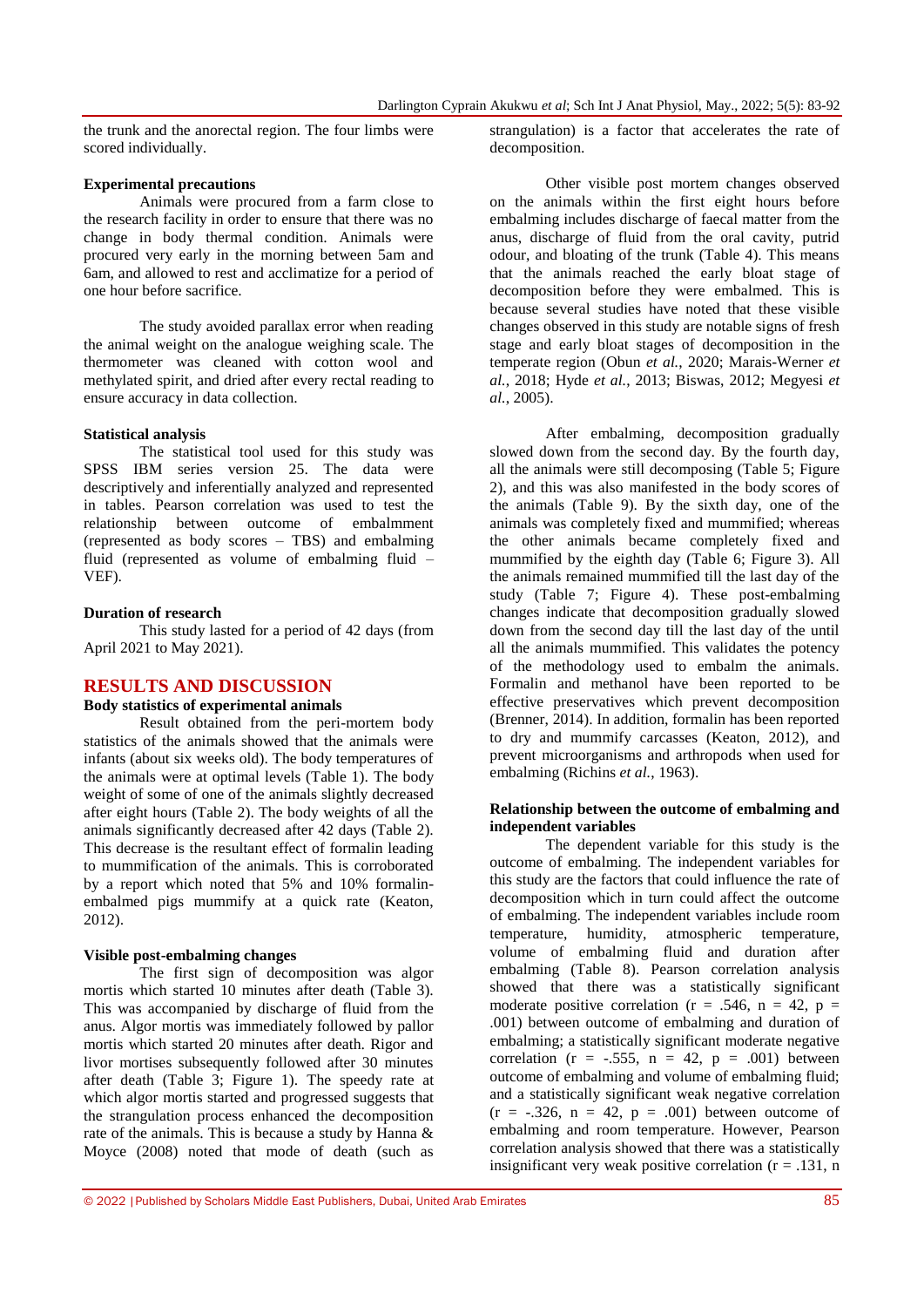$= 42$ ,  $p = .407$ ) between outcome of embalming and humidity; and a statistically insignificant very weak negative correlation  $(r = -089, n = 42, p = .574)$ between outcome of embalming and atmospheric temperature.

The outcome of embalming was not influenced by atmospheric temperature and humidity. However, the outcome of embalming was positively influenced by embalming duration; which means that as duration progressed, the animals became more fixed or mummified. The outcome of embalming was also

negatively influenced by room temperature and the volume of embalming fluid. This means that lower or optimal room temperatures aid the preservation of burnt carcasses compared to higher or extreme temperatures. More so, the embalming mixture is very reliable because little amount is needed to arrest decomposition of the strangled animals. The constituents of this mixture have been reported to possess strong preservative effects on decomposing bodies (Pal *et al.*, 2022; Onyejike *et al.*, 2018; Brenner, 2014; Bedino, 2003; Richins *et al.*, 1963).

| Table 1. I et l'hibi tem bouv statistics |                  |                  |                  |                  |  |  |  |  |  |  |
|------------------------------------------|------------------|------------------|------------------|------------------|--|--|--|--|--|--|
| <b>BODY STATISTICS</b>                   | PIG <sub>1</sub> | PIG <sub>2</sub> | PIG <sub>3</sub> | PIG <sub>4</sub> |  |  |  |  |  |  |
| Weight $(Kg)$                            | 12               | 12.5             | 13               | 12.5             |  |  |  |  |  |  |
| Body Temperature (0C)                    | 39.1             | 39.2             | 39.1             | 39.3             |  |  |  |  |  |  |
| Recumbent Length (cm)                    | 57               | 60               | 60               | 60               |  |  |  |  |  |  |
| Chest Circumference (cm)                 | 37               | 41               | 42               | 41               |  |  |  |  |  |  |
| Waist Circumference (cm)                 | 38               | 38               | 39               | 38               |  |  |  |  |  |  |
| Atmospheric temperature at death (0C)    | 27.4             | 27.4             | 27.5             | 27.6             |  |  |  |  |  |  |
| Time of death                            | 8:09am           | 8:10am           | 8:12am           | 8:14am           |  |  |  |  |  |  |

**Table 1: Peri-mortem body statistics**

| Table 2: Post-mortem body statistics   |       |               |      |       |  |  |  |  |
|----------------------------------------|-------|---------------|------|-------|--|--|--|--|
| <b>BODY STATISTICS</b>                 | PIG 1 | PIG 2   PIG 3 |      | PIG 4 |  |  |  |  |
| Weight after 8 hours $(Kg)$            | 11.4  | 12.5          | 13.0 | 12.5  |  |  |  |  |
| Body temperature after 8 hours $(^0C)$ | 31.0  | 31.5          | 31.5 | 31.0  |  |  |  |  |
| Weight at day 42 (Kg)                  | 5.0   | 5.0           | 6.0  | 5.0   |  |  |  |  |

| <b>TIME</b> | $BT (^0C)$ | $AT(^0C)$ | $RT(^0C)$ | <b>VISIBLE CHANGES</b>                              | <b>Insect Activities</b> |
|-------------|------------|-----------|-----------|-----------------------------------------------------|--------------------------|
| 8:09am      | 39.1       | 27.4      | 27.7      | No pupillary Reflex.                                | Nil                      |
| 8:19am      | 38.3       | 27.3      | 27.4      | Algor mortis starts.                                | Nil                      |
| 8:29am      | 36.8       | 27.7      | 28.4      | Fluid discharge from the anus.                      | Nil                      |
|             |            |           |           | Temperature continues to drop.                      | Nil                      |
| 8:39am      | 37.1       | 27.5      | 27.9      | Pallor mortis was starts.                           | Nil                      |
| 8:49am      | 36.6       | 27.4      | 28.2      | Rigor mortis starts.                                | Nil                      |
|             |            |           |           | Livor mortis starts.                                |                          |
| 8:59am      | 37.1       | 28.2      | 27.9      | Algor, pallor, rigor and livor mortises progressed. | Nil                      |
| $9:01$ am   | 35.7       | 28.3      | 28.3      | Algor, pallor, rigor and livor mortises progressed. | Nil                      |

BT. Body temperature

AT. Atmospheric temperature

RT. Room temperature

#### **Table 4: DAY 1 Data – Hourly Observation**

| <b>TIME</b>         | BT               | АT   | RT      | <b>VISIBLE CHANGES</b>                                                    | <b>Insect</b>     |
|---------------------|------------------|------|---------|---------------------------------------------------------------------------|-------------------|
|                     | $(^0\mathrm{C})$ | ("C) | $(^0C)$ |                                                                           | <b>Activities</b> |
| 10:09am             | 32.7             | 30.2 | 29.2    | Algor, pallor, rigor and livor mortises progressed.                       | Nil               |
| 11:09am             | 31.0             | 30.4 | 29.8    | Discharge of faecal matter from the anus.                                 | Nil               |
| 12:09 <sub>pm</sub> | 31.0             | 33.1 | 30.9    | Algor mortis became fixed.                                                | Nil               |
| $1:09$ pm           | 31.0             | 34.2 | 31.8    | Increase in intra-abdominal pressure.                                     | Nil               |
| $2:09$ pm           | 31.0             | 36.5 | 32.5    | The abdomen continues to bloat; Pallor, rigor and livor mortises          | Nil               |
|                     |                  |      |         | progressed.                                                               |                   |
| $3:09$ pm           | 31.0             | 37.8 | 33.4    | Pallor mortis became fixed                                                | Nil               |
| $4:09$ pm           | 31.0             | 34.9 | 33.6    | Discharge of fluid from the oral cavity; Livor mortis became fixed; Rigor | Nil               |
|                     |                  |      |         | mortis progressed; Bloating of abdomen progresses with putrid odour.      |                   |

BT. Body temperature

AT. Atmospheric temperature

RT. Room temperature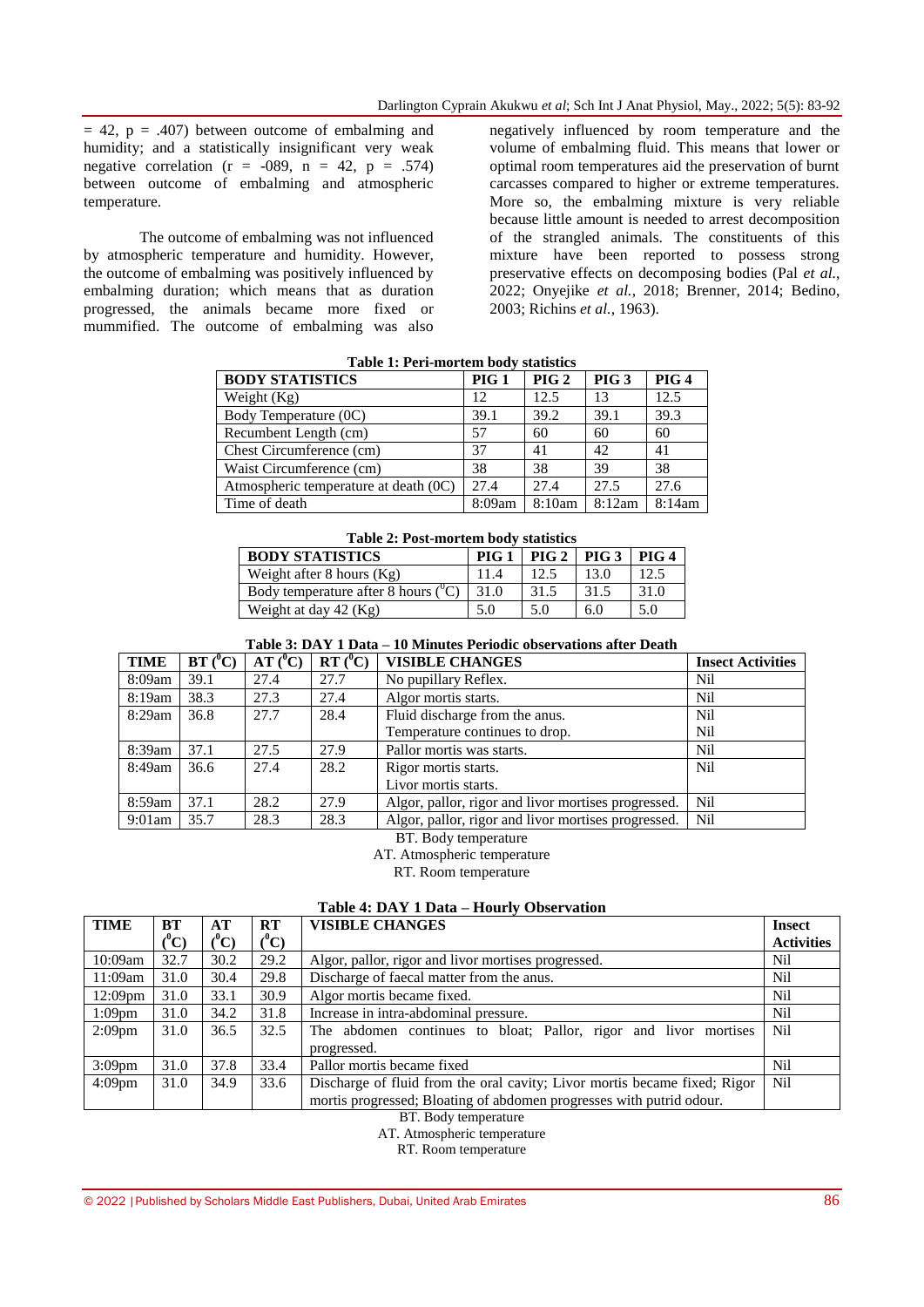Darlington Cyprain Akukwu *et al*; Sch Int J Anat Physiol, May., 2022; 5(5): 83-92

| Table 5: DAY 4 Post-embalming visible changes |                                    |                                  |                             |  |  |  |  |  |
|-----------------------------------------------|------------------------------------|----------------------------------|-----------------------------|--|--|--|--|--|
| <b>Time</b>                                   | Head & neck visible changes        | <b>Trunk visible changes</b>     | Limbs visible changes       |  |  |  |  |  |
| Morning                                       | All the structures of the head and | The umbilical region appeared    | Decomposition gradually     |  |  |  |  |  |
| (6.17am)                                      | neck were completely fixed and     | bloated and decomposing.         | slowed down at the four     |  |  |  |  |  |
|                                               | mummified except the lips and      | Other structures of the trunk    | limbs.                      |  |  |  |  |  |
|                                               | one of the eyelids.                | were completely fixed and        |                             |  |  |  |  |  |
|                                               |                                    | mummified.                       |                             |  |  |  |  |  |
| Afternoon                                     | No visible change different from   | No visible change different from | No visible change different |  |  |  |  |  |
| $(12.09 \text{pm})$                           | what was observed in the           | what was observed in the         | from what was observed in   |  |  |  |  |  |
|                                               | morning.                           | morning.                         | the morning.                |  |  |  |  |  |
| Evening                                       | No visible change different from   | Discharge of black matter from   | Dark-brown discolouration   |  |  |  |  |  |
| (6.05am)                                      | what was observed in the           | the anus.                        | of the forelimbs.           |  |  |  |  |  |
|                                               | afternoon.                         |                                  |                             |  |  |  |  |  |

| Table 6: DAY 7 Post-embalming visible changes |                                         |                              |                       |  |  |  |  |  |
|-----------------------------------------------|-----------------------------------------|------------------------------|-----------------------|--|--|--|--|--|
| <b>Time</b>                                   | Head & neck visible changes             | <b>Trunk visible changes</b> | Limbs visible changes |  |  |  |  |  |
| Morning                                       | All the structures of the head and neck | All structures of the trunk  | All the limbs were    |  |  |  |  |  |
| (6.17am)                                      | region were completely fixed.           | were completely fixed.       | completely fixed.     |  |  |  |  |  |
| Afternoon                                     | No visible changes.                     | No visible changes.          | No visible changes.   |  |  |  |  |  |
| $(12.00 \text{pm})$                           |                                         |                              |                       |  |  |  |  |  |
| Evening                                       | No visible changes.                     | No visible changes.          | No visible changes.   |  |  |  |  |  |
| $(6.00 \text{pm})$                            |                                         |                              |                       |  |  |  |  |  |

| Table 7: DAY 42 Post-embalming visible changes |                                         |                              |                     |  |  |  |  |  |
|------------------------------------------------|-----------------------------------------|------------------------------|---------------------|--|--|--|--|--|
| Time                                           | Head & neck visible changes             | <b>Trunk visible changes</b> | Limbs visible       |  |  |  |  |  |
|                                                |                                         |                              | changes             |  |  |  |  |  |
| Morning                                        | All the structures of the head and neck | All structures of the trunk  | All the limbs were  |  |  |  |  |  |
| (6.12am)                                       | region remained mummified.              | remained mummified.          | mummified.          |  |  |  |  |  |
| Evening                                        | No visible changes.                     | No visible changes.          | No visible changes. |  |  |  |  |  |
| $(6.20 \text{pm})$                             |                                         |                              |                     |  |  |  |  |  |

# **Table 8: Pearson Correlation between the outcome of embalming and all the independent variables used for the study**

|                                                            |                        | Days of<br><b>Embalming</b> | Average<br>Atmospheric<br>Temp. | Average<br><b>Humidity</b> | Average<br>Room<br>temp. | Average<br><b>Total Post-</b><br><b>Embalming</b><br><b>Body Score</b> | Average<br>VEF       |
|------------------------------------------------------------|------------------------|-----------------------------|---------------------------------|----------------------------|--------------------------|------------------------------------------------------------------------|----------------------|
| Average Total<br><b>Body Score</b>                         | Pearson<br>Correlation | $.546^{**}$                 | $-.089$                         | .131                       | $-.326$                  |                                                                        | $-.555$ <sup>*</sup> |
| (Outcome of<br>embalming)                                  | Sig. $(2-$<br>tailed)  | .000                        | .574                            | .407                       | .035                     |                                                                        | .000                 |
|                                                            | N                      | 42                          | 42                              | 42                         | 42                       | 42                                                                     | 42                   |
| *. Correlation is significant at the .05 level (2-tailed). |                        |                             |                                 |                            |                          |                                                                        |                      |

\*\*. Correlation is significant at the .01 level (2-tailed).

KEY TO QUALITY OF RELATIONSHIP

0.80 – 1.00 Very strong positive

 $0.60 - 0.79$  Strong Positive

0.40 – 0.59 Moderate positive

 $0.20 - 0.39$  Weak positive

0.00 – 0.19 Very weak positive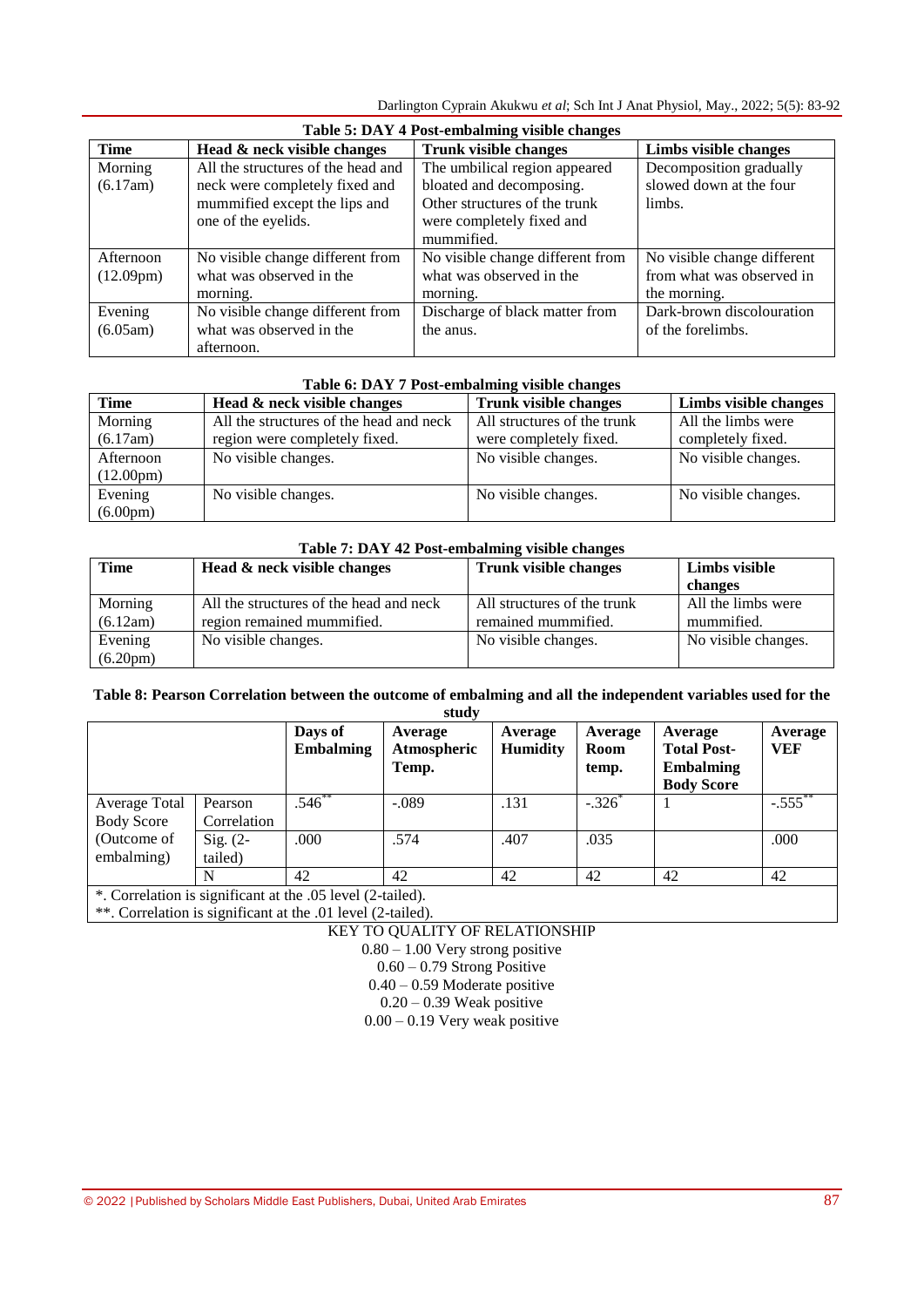| <b>DAY</b>      | <b>TPBS</b>     | <b>TPBS</b>      | <b>TPBS</b>      | <b>TPBS</b>             | <b>CTPBS</b>     | <b>ATPBS</b>     | <b>VEF</b><br>$\mathbf{1}$ | <b>VEF</b><br>$\overline{2}$ | <b>VEF</b><br>$\overline{\mathbf{3}}$ | <b>VEF</b><br>$\overline{\mathbf{4}}$ |
|-----------------|-----------------|------------------|------------------|-------------------------|------------------|------------------|----------------------------|------------------------------|---------------------------------------|---------------------------------------|
|                 | $\mathbf{1}$    | $\boldsymbol{2}$ | $\mathbf{3}$     | $\overline{\mathbf{4}}$ |                  |                  | (ml)                       | (ml)                         | (ml)                                  | (ml)                                  |
| 1               | $\overline{0}$  | $\overline{0}$   | $\mathbf{0}$     | $\overline{0}$          | $\boldsymbol{0}$ | $\boldsymbol{0}$ | 1600                       | 1600                         | 1600                                  | 1600                                  |
| $\overline{2}$  | $\Omega$        | $\Omega$         | $\Omega$         | $\theta$                | $\mathbf{0}$     | $\Omega$         | $\overline{0}$             | $\overline{0}$               | $\mathbf{0}$                          | $\boldsymbol{0}$                      |
| 3               | $\mathbf{0}$    | $\boldsymbol{0}$ | $\boldsymbol{0}$ | $\mathbf{0}$            | $\overline{0}$   | $\boldsymbol{0}$ | $\mathbf{0}$               | $\boldsymbol{0}$             | $\boldsymbol{0}$                      | $\boldsymbol{0}$                      |
| $\overline{4}$  | $\overline{9}$  | $\boldsymbol{0}$ | $\overline{4}$   | $\overline{5}$          | 18               | 4.5              | 500                        | 500                          | 500                                   | 500                                   |
| 5               | 13              | 15               | 11               | 17                      | $\overline{56}$  | $\overline{14}$  | $\overline{0}$             | $\overline{0}$               | $\boldsymbol{0}$                      | $\boldsymbol{0}$                      |
| 6               | 14              | 18               | 15               | 17                      | 64               | 16               | $\mathbf{0}$               | $\boldsymbol{0}$             | $\boldsymbol{0}$                      | $\overline{0}$                        |
| 7               | $\overline{18}$ | 18               | 18               | 18                      | $\overline{72}$  | 18               | 150                        | 150                          | 150                                   | 150                                   |
| $\,8\,$         | $\overline{18}$ | $\overline{18}$  | $\overline{18}$  | $\overline{18}$         | $\overline{72}$  | $\overline{18}$  | $\overline{0}$             | $\overline{0}$               | $\boldsymbol{0}$                      | $\boldsymbol{0}$                      |
| $\overline{9}$  | $\overline{18}$ | $\overline{18}$  | $\overline{18}$  | 18                      | $\overline{72}$  | $\overline{18}$  | $\boldsymbol{0}$           | $\mathbf{0}$                 | $\mathbf{0}$                          | $\boldsymbol{0}$                      |
| 10              | $\overline{18}$ | $\overline{18}$  | $\overline{18}$  | 18                      | $\overline{72}$  | $\overline{18}$  | $\mathbf{0}$               | $\overline{0}$               | $\mathbf{0}$                          | $\overline{0}$                        |
| 11              | $\overline{18}$ | 18               | $\overline{18}$  | 18                      | $\overline{72}$  | $\overline{18}$  | $\mathbf{0}$               | $\overline{0}$               | $\boldsymbol{0}$                      | $\boldsymbol{0}$                      |
| 12              | $\overline{18}$ | $\overline{18}$  | $\overline{18}$  | $\overline{18}$         | $\overline{72}$  | $\overline{18}$  | $\mathbf{0}$               | $\overline{0}$               | $\mathbf{0}$                          | $\boldsymbol{0}$                      |
| $\overline{13}$ | $\overline{18}$ | $\overline{18}$  | $\overline{18}$  | 18                      | $\overline{72}$  | $\overline{18}$  | $\mathbf{0}$               | $\mathbf{0}$                 | $\mathbf{0}$                          | $\boldsymbol{0}$                      |
| 14              | $\overline{18}$ | $\overline{18}$  | $\overline{18}$  | 18                      | $\overline{72}$  | $\overline{18}$  | $\mathbf{0}$               | $\overline{0}$               | $\mathbf{0}$                          | $\boldsymbol{0}$                      |
| $\overline{15}$ | $\overline{18}$ | $\overline{18}$  | $\overline{18}$  | $\overline{18}$         | $\overline{72}$  | $\overline{18}$  | $\mathbf{0}$               | $\overline{0}$               | $\boldsymbol{0}$                      | $\boldsymbol{0}$                      |
| 16              | $\overline{18}$ | $\overline{18}$  | $\overline{18}$  | $\overline{18}$         | $\overline{72}$  | $\overline{18}$  | $\boldsymbol{0}$           | $\mathbf{0}$                 | $\mathbf{0}$                          | $\boldsymbol{0}$                      |
| 17              | 18              | 18               | 18               | 18                      | $\overline{72}$  | 18               | $\mathbf{0}$               | $\mathbf{0}$                 | $\mathbf{0}$                          | $\boldsymbol{0}$                      |
| 18              | 18              | 18               | 18               | 18                      | 72               | 18               | $\boldsymbol{0}$           | $\mathbf{0}$                 | $\boldsymbol{0}$                      | $\boldsymbol{0}$                      |
| 19              | 18              | 18               | 18               | 18                      | 72               | 18               | $\boldsymbol{0}$           | $\boldsymbol{0}$             | $\mathbf{0}$                          | $\boldsymbol{0}$                      |
| $20\,$          | 18              | 18               | 18               | 18                      | 72               | 18               | $\overline{0}$             | $\boldsymbol{0}$             | $\mathbf{0}$                          | $\mathbf{0}$                          |
| 21              | 18              | 18               | 18               | 18                      | $\overline{72}$  | 18               | 100                        | 100                          | 100                                   | 100                                   |
| 22              | 18              | 18               | 18               | 18                      | 72               | 18               | 100                        | 100                          | 100                                   | 100                                   |
| 23              | 18              | 18               | 18               | 18                      | 72               | 18               | 100                        | 100                          | 100                                   | 100                                   |
| 24              | 18              | 18               | 18               | 18                      | 72               | 18               | $\theta$                   | $\overline{0}$               | $\mathbf{0}$                          | $\boldsymbol{0}$                      |
| 25              | 18              | 18               | 18               | 18                      | 72               | 18               | $\overline{0}$             | $\Omega$                     | $\mathbf{0}$                          | $\boldsymbol{0}$                      |
| 26              | 18              | 18               | 18               | 18                      | 72               | 18               | $\mathbf{0}$               | $\mathbf{0}$                 | $\boldsymbol{0}$                      | $\boldsymbol{0}$                      |
| 27              | 18              | 18               | 18               | 18                      | 72               | 18               | $\mathbf{0}$               | $\mathbf{0}$                 | $\boldsymbol{0}$                      | $\boldsymbol{0}$                      |
| 28              | 18              | 18               | 18               | 18                      | $\overline{72}$  | 18               | $\mathbf{0}$               | $\mathbf{0}$                 | $\mathbf{0}$                          | $\boldsymbol{0}$                      |
| 29              | 18              | 18               | 18               | 18                      | 72               | 18               | $\mathbf{0}$               | $\mathbf{0}$                 | $\boldsymbol{0}$                      | $\boldsymbol{0}$                      |
| 30              | 18              | 18               | 18               | 18                      | 72               | 18               | $\mathbf{0}$               | $\mathbf{0}$                 | $\boldsymbol{0}$                      | $\boldsymbol{0}$                      |
| 31              | 18              | 18               | 18               | 18                      | 72               | 18               | $\mathbf{0}$               | $\mathbf{0}$                 | $\boldsymbol{0}$                      | $\boldsymbol{0}$                      |
| 32              | 18              | 18               | 18               | 18                      | $\overline{72}$  | 18               | $\mathbf{0}$               | $\mathbf{0}$                 | $\boldsymbol{0}$                      | $\boldsymbol{0}$                      |
| 33              | 18              | 18               | 18               | 18                      | 72               | 18               | $\boldsymbol{0}$           | $\mathbf{0}$                 | $\boldsymbol{0}$                      | $\boldsymbol{0}$                      |
| 34              | 18              | 18               | 18               | 18                      | $72\,$           | 18               | $\boldsymbol{0}$           | $\boldsymbol{0}$             | $\boldsymbol{0}$                      | $\boldsymbol{0}$                      |
| 35              | 18              | 18               | 18               | 18                      | 72               | 18               | U                          | $\boldsymbol{0}$             | $\boldsymbol{0}$                      | $\boldsymbol{0}$                      |
| 36              | 18              | 18               | 18               | 18                      | 72               | 18               | $\boldsymbol{0}$           | $\boldsymbol{0}$             | $\mathbf{0}$                          | $\mathbf{0}$                          |
| 37              | 18              | 18               | 18               | 18                      | 72               | 18               | $\boldsymbol{0}$           | $\boldsymbol{0}$             | $\boldsymbol{0}$                      | $\boldsymbol{0}$                      |
| 38              | 18              | 18               | 18               | 18                      | 72               | 18               | $\boldsymbol{0}$           | $\boldsymbol{0}$             | $\boldsymbol{0}$                      | $\boldsymbol{0}$                      |
| 39              | 18              | 18               | 18               | 18                      | 72               | 18               | $\boldsymbol{0}$           | $\boldsymbol{0}$             | $\boldsymbol{0}$                      | $\boldsymbol{0}$                      |
| 40              | 18              | 18               | 18               | 18                      | 72               | 18               | $\boldsymbol{0}$           | $\boldsymbol{0}$             | $\boldsymbol{0}$                      | $\boldsymbol{0}$                      |
| 41              | 18              | 18               | 18               | 18                      | $72\,$           | 18               | $\boldsymbol{0}$           | $\boldsymbol{0}$             | $\boldsymbol{0}$                      | $\boldsymbol{0}$                      |
| 42              | 18              | 18               | 18               | 18                      | $72\,$           | 18               | $\boldsymbol{0}$           | $\boldsymbol{0}$             | $\boldsymbol{0}$                      | $\boldsymbol{0}$                      |

Darlington Cyprain Akukwu *et al*; Sch Int J Anat Physiol, May., 2022; 5(5): 83-92

TPBS 1. Total post-embalming body scores for Pig 1

TPBS 2. Total post-embalming body scores for Pig 2

TPBS 3. Total post-embalming body scores for Pig 3

TPBS 4. Total post-embalming body scores for Pig 4

CTPBS. Cumulative total post-embalming body scores

ATPBS. Average total post-embalming body scores

VEF 1. Volume of embalming fluid used to fix Pig 1

VEF 2. Volume of embalming fluid used to fix Pig 2

VEF 3. Volume of embalming fluid used to fix Pig 3

VEF 4. Volume of embalming fluid used to fix Pig 4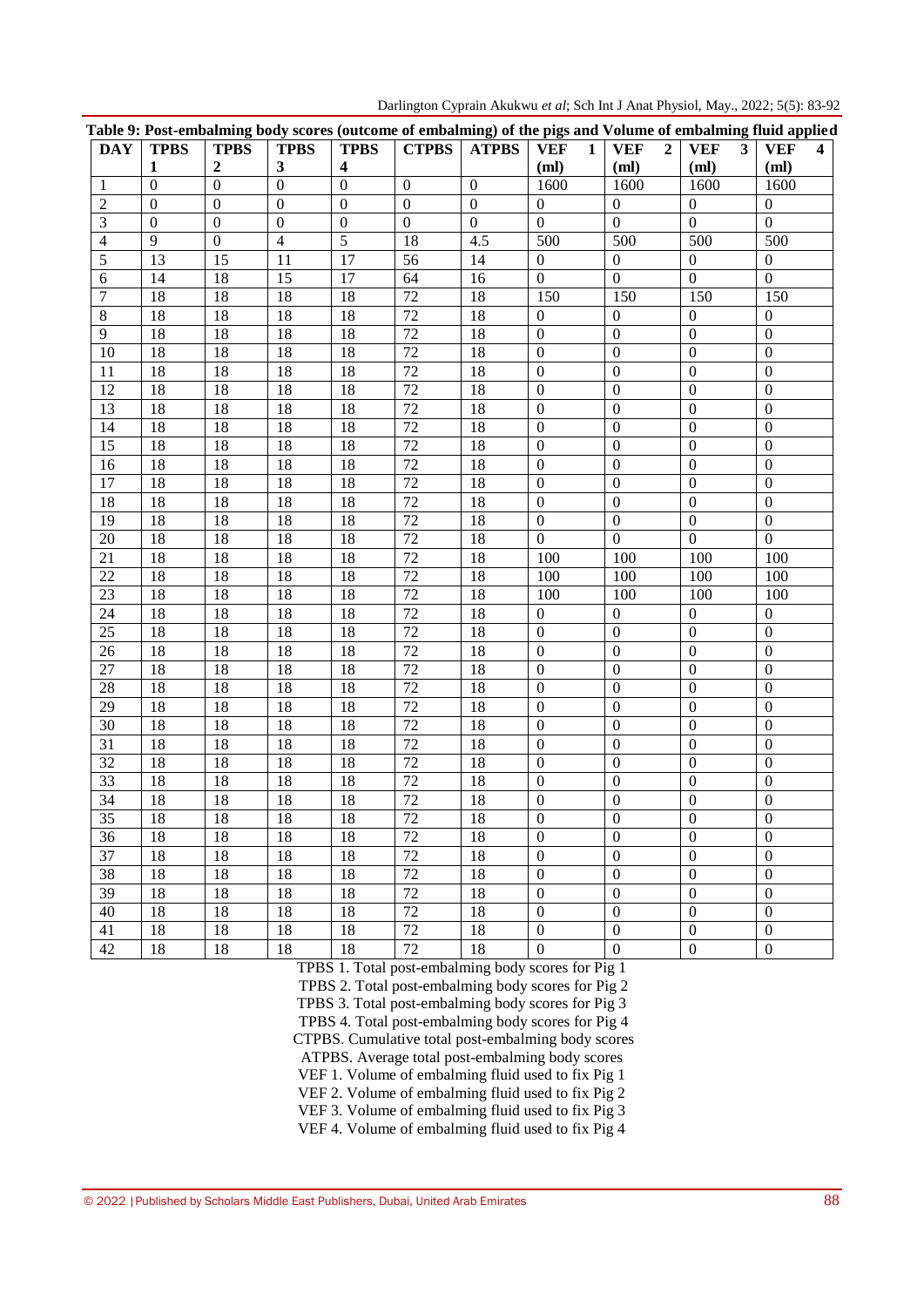| Table 10: Climatic factors that influence decomposition |              |                   |       |            |                          |                                  |  |  |  |
|---------------------------------------------------------|--------------|-------------------|-------|------------|--------------------------|----------------------------------|--|--|--|
| <b>DAY</b>                                              | $HAT(^{0}C)$ | LAT $(^0C)$       | HH(%) | LH $(\% )$ | HRT $\overline{({}^0C)}$ | $\overline{(^0}C)$<br><b>LRT</b> |  |  |  |
| $\mathbf{1}$                                            | 38.4         | 27.8              | 92    | 63         | 33.9                     | 28.1                             |  |  |  |
| $\overline{2}$                                          | 30.1         | 22.4              | 98    | 77         | 33.4                     | 24.1                             |  |  |  |
| 3                                                       | 30.1         | 22.5              | 92    | 72         | 30.0                     | 24.5                             |  |  |  |
| $\overline{4}$                                          | 32.6         | 24.0              | 94    | 65         | 30.6                     | 25.8                             |  |  |  |
| $\overline{5}$                                          | 32.4         | 24.8              | 96    | 65         | 31.9                     | 26.0                             |  |  |  |
| 6                                                       | 33.4         | 25.4              | 92    | 52         | 32.2                     | 26.9                             |  |  |  |
| $\overline{7}$                                          | 33.4         | 26.5              | 88    | 65         | 31.0                     | 28.3                             |  |  |  |
| 8                                                       | 34.2         | 23.6              | 93    | 74         | 31.1                     | 24.1                             |  |  |  |
| 9                                                       | 29.4         | 24.1              | 95    | 74         | 29.0                     | 23.6                             |  |  |  |
| 10                                                      | 30.3         | 23.0              | 94    | 62         | 29.7                     | 23.4                             |  |  |  |
| 11                                                      | 33.4         | 24.4              | 96    | 70         | 31.1                     | 23.7                             |  |  |  |
| 12                                                      | 34.6         | 23.2              | 94    | 69         | 31.2                     | 24.1                             |  |  |  |
| 13                                                      | 40.0         | 23.6              | 90    | 65         | 32.4                     | 23.4                             |  |  |  |
| 14                                                      | 39.4         | 24.5              | 93    | 53         | 33.5                     | 23.9                             |  |  |  |
| 15                                                      | 33.5         | 22.3              | 97    | 71         | 31.2                     | 23.5                             |  |  |  |
| 16                                                      | 33.3         | 23.6              | 97    | 69         | 31.2                     | 23.2                             |  |  |  |
| 17                                                      | 34.0         | 23.1              | 92    | 66         | 32.3                     | 23.8                             |  |  |  |
| 18                                                      | 33.9         | 22.9              | 98    | 76         | 30.9                     | 23.1                             |  |  |  |
| 19                                                      | 34.8         | 24.1              | 94    | 68         | 31.5                     | 23.7                             |  |  |  |
| 20                                                      | 34.0         | 22.7              | 95    | 66         | 30.0                     | 23.9                             |  |  |  |
| 21                                                      | 31.2         | 21.5              | 99    | 77         | 23.5                     | 23.1                             |  |  |  |
| 22                                                      | 31.6         | 22.7              | 93    | 74         | 29.8                     | 24.8                             |  |  |  |
| 23                                                      | 30.6         | 22.2              | 96    | 77         | 28.9                     | 24.1                             |  |  |  |
| 24                                                      | 32.0         | 22.1              | 97    | 76         | 29.9                     | 23.4                             |  |  |  |
| 25                                                      | 31.6         | 23.4              | 95    | 72         | 30.8                     | 23.9                             |  |  |  |
| 26                                                      | 35.4         | 23.7              | 98    | 69         | 32.3                     | 24.1                             |  |  |  |
| 27                                                      | 26.8         | 21.2              | 99    | 87         | 25.7                     | 23.1                             |  |  |  |
| 28                                                      | 32.1         | 22.1              | 99    | 72         | 29.8                     | 24.6                             |  |  |  |
| 29                                                      | 32.5         | 24.4              | 97    | 70         | 30.4                     | 29.0                             |  |  |  |
| 30                                                      | 32.2         | 24.7              | 94    | 72         | 30.2                     | 26.2                             |  |  |  |
| 31                                                      | 32.7         | 24.8              | 91    | 69         | 30.1                     | 26.1                             |  |  |  |
| 32                                                      | 32.5         | 25.4              | 92    | 77         | 29.7                     | 26.7                             |  |  |  |
| 33                                                      | 27.5         | 24.4              | 99    | 91         | 28.5                     | 25.8                             |  |  |  |
| 34                                                      | 31.2         | 25.1              | 99    | 90         | 30.1                     | 26.2                             |  |  |  |
| 35                                                      | 27.6         | 22.1              | 92    | 88         | 27.1                     | 24.4                             |  |  |  |
| $\overline{36}$                                         | 31.5         | 23.5              | 95    | $77 \,$    | 29.0                     | 24.6                             |  |  |  |
| 37                                                      | 26.8         | 21.8              | 89    | 80         | 26.2                     | 23.4                             |  |  |  |
| 38                                                      | 30.9         | 23.4              | 97    | 75         | 29.4                     | 24.4                             |  |  |  |
| 39                                                      | 33.2         | 24.4              | 84    | 68         | 30.5                     | 26.1                             |  |  |  |
| 40                                                      | 31.8         | 26.3              | 98    | 75         | 30.7                     | 27.4                             |  |  |  |
| 41                                                      | 31.9         | 24.5              | 92    | 80         | 29.9                     | 27.1                             |  |  |  |
| 42                                                      | 30.8         | $\overline{2}4.5$ | 95    | 79         | 29.9                     | 26.2                             |  |  |  |

Darlington Cyprain Akukwu *et al*; Sch Int J Anat Physiol, May., 2022; 5(5): 83-92

HAT. Highest atmospheric temperature

LAT. Lowest atmospheric temperature

HH. Highest humidity

LH. Lowest humidity

HRT. Highest room temperature

LRT. Lowest room temperature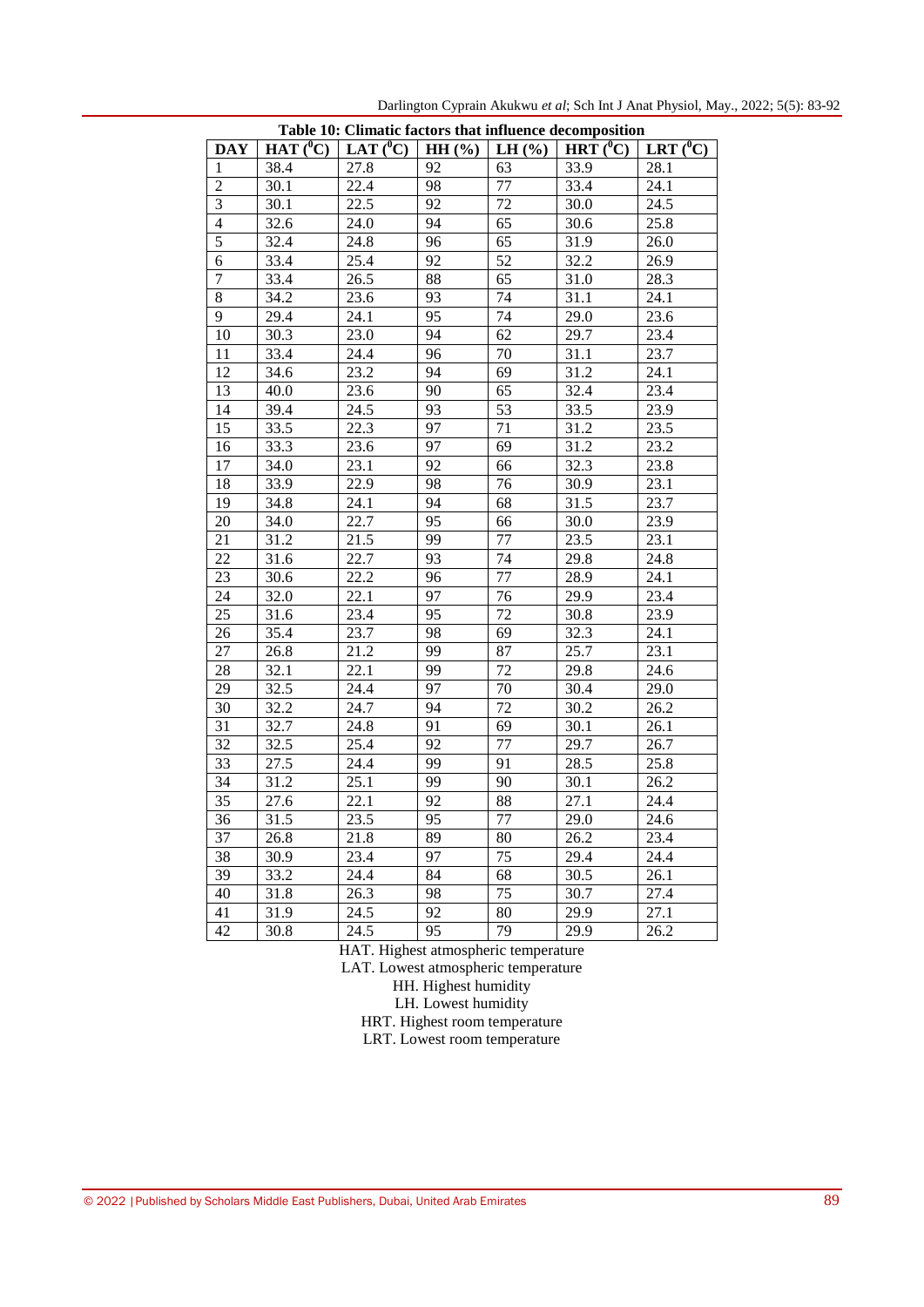Darlington Cyprain Akukwu *et al*; Sch Int J Anat Physiol, May., 2022; 5(5): 83-92



**Figure 1: Day 1 – After embalming**



**Figure 2: Day 4 Post-embalming changes**



**Figure 3: Day 7 Post-embalming**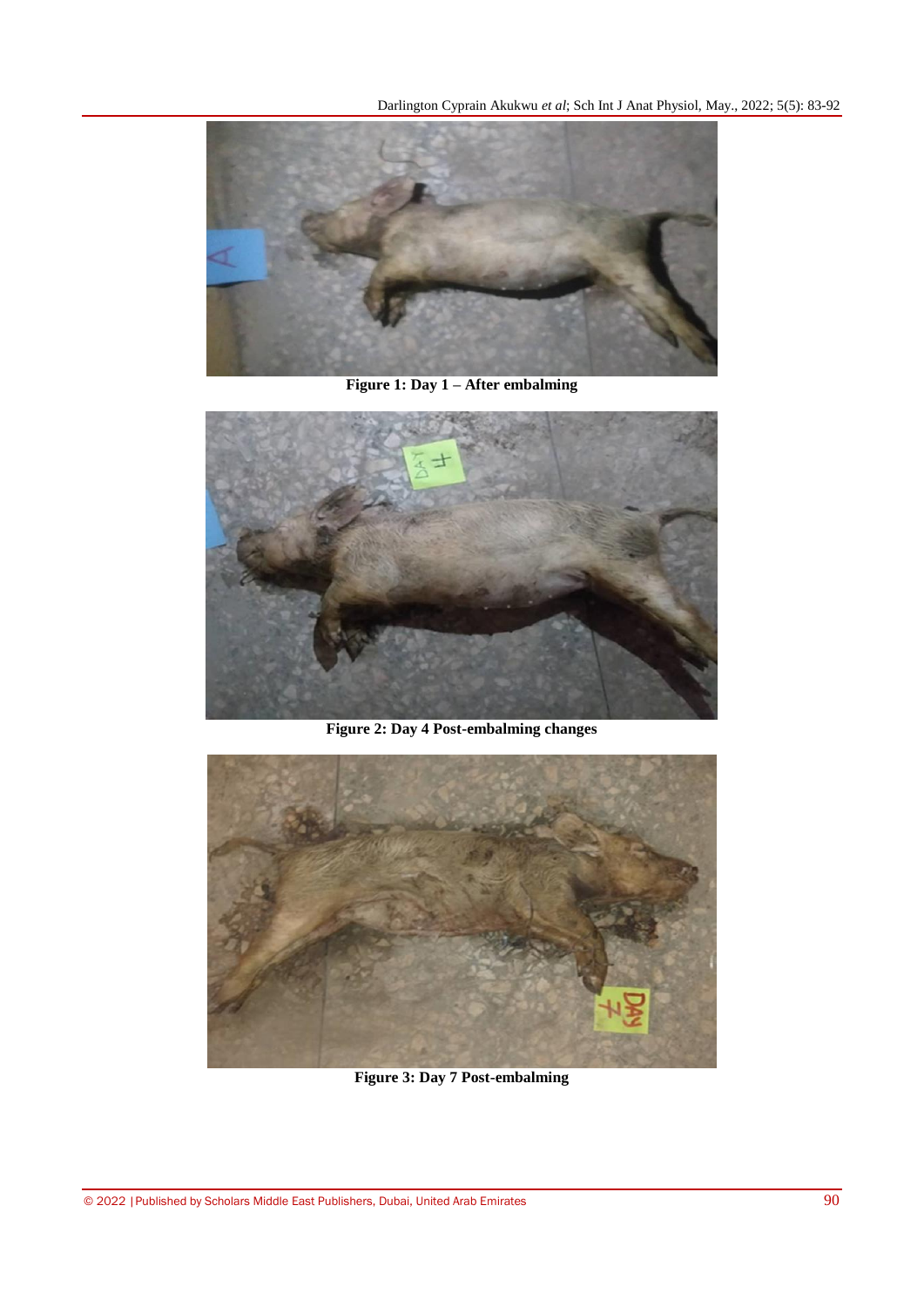

**Figure 4: Day 42 Post-embalming**

# **CONCLUSIONS**

This study has validated the effectiveness of an embalming mixture containing formalin, methanol, and water in arresting early decomposition of strangled carcasses. In addition, arterial embalming technique should be supplemented by hypodermic embalming technique in order to ensure that arterial fluid is successfully distributed to areas that were not treated during arterial embalming. Hypodermic technique should also be employed as a post-management approach for a successful outcome.

# **RECOMMENDATIONS**

Based on the findings of this study, the following can be recommended:

- Eosin dye should be added to the mixture identified in this study when embalming human cadavers in order to maintain the dermal colour.
- Further studies should be carried out on the effect of this embalming mixture on adult (matured) domestic pigs at the late bloat stage of decomposition.

# **REFERENCES**

- Ajmani, M. L. (1998). *Embalming: Principle and legal aspects* (1st ed.). Jaypee Brothers Medical Publishers.
- Bedino, J. (2003). Embalming Chemistry: Glutaraldehyde Versus Formaldehyde. *Champion Expanding Encyclopedia of Mortuary Practices, 649*, 2614–2632.
- Biswas, G. (2012). *Review of Forensic Medicine and Toxicology.* JP Medical Ltd.
- Brenner, E. (2014). Human body preservation old and new techniques. *Journal of Anatomy, 224* (3),  $316 - 344.$
- Dada, A. (2021, August 2) Motorcyclist strangled to death and his body dumped in an uncompleted

building in Delta. *Within Nigeria*. [Motorcyclist](https://www.withinnigeria.com/news/2021/08/02/motorcyclist-strangled-to-death-and-his-body-dumped-in-an-uncompleted-building-in-delta/)  [strangled to death and his body dumped in an](https://www.withinnigeria.com/news/2021/08/02/motorcyclist-strangled-to-death-and-his-body-dumped-in-an-uncompleted-building-in-delta/)  [uncompleted building in Delta \(withinnigeria.com\).](https://www.withinnigeria.com/news/2021/08/02/motorcyclist-strangled-to-death-and-his-body-dumped-in-an-uncompleted-building-in-delta/)

- Hammer, N., Loffler, S., Feja, C., Sandrock, M., Schmidt, W., Bechmann, I., & Steinke, H. (2012). Ethanol-glycerin fixation with thymol conservation: a potential alternative to formaldehyde and phenol embalming. *Anatomical Sciences Education, 5*, 225–233.
- Hanna, J. & Moyce, A. (2008). *Factors affecting human decomposition.* (2<sup>nd</sup> ed.). Invest Publishers.
- Hyde, E., Haarmann, D., Lynne, A., & Bucheli, S. (2013) The Living Dead: Bacterial Community structure of a cadaver at the onset and end of the bloat stage of decomposition. *PLoS one, 8* (10), e77733.
- Keaton, M. A. (2012). Effect of [embalming](https://digitalcommons.lsu.edu/cgi/viewcontent.cgi?article=4349&context=gradschool_theses) on the [decomposition](https://digitalcommons.lsu.edu/cgi/viewcontent.cgi?article=4349&context=gradschool_theses) of pigs [Master's dissertation]. LSU Digital Commons. (etd-04092012-194710).
- Lakchayapakorn, K., & Watchalayarn, P. (2010). Formaldehyde exposure of medical students and instructors and clinical symptoms during gross anatomy laboratory in Thammasat University. *Journal of the Medical Association of Thailand*, *93*(7), S92–S98.
- Local African Reality. (2021, April 17) Anambra: How I strangled creditor disturbing me to repay N100,000 – Suspect. *Local African Reality.* [Anambra: How I strangled creditor disturbing me](https://www.localafricanreality.com/2021/04/anambra-how-i-strangled-creditor.html)  [to repay N100,000 -](https://www.localafricanreality.com/2021/04/anambra-how-i-strangled-creditor.html) Suspect - LOCAL AFRICAN [REALITY.](https://www.localafricanreality.com/2021/04/anambra-how-i-strangled-creditor.html)
- Marais-Werner, A., Myburgh, J., Becker, P., & Steyn, M. A. (2018). Comparison between decomposition rates of buried and surface remains in a temperate region of South Africa. *International Journal of Legal Medicine, 132*, 301–309.
- Mayer, R. G. (2012). *Embalming: history, theory, and practice* (5<sup>th</sup> ed.). McGraw-Hill.